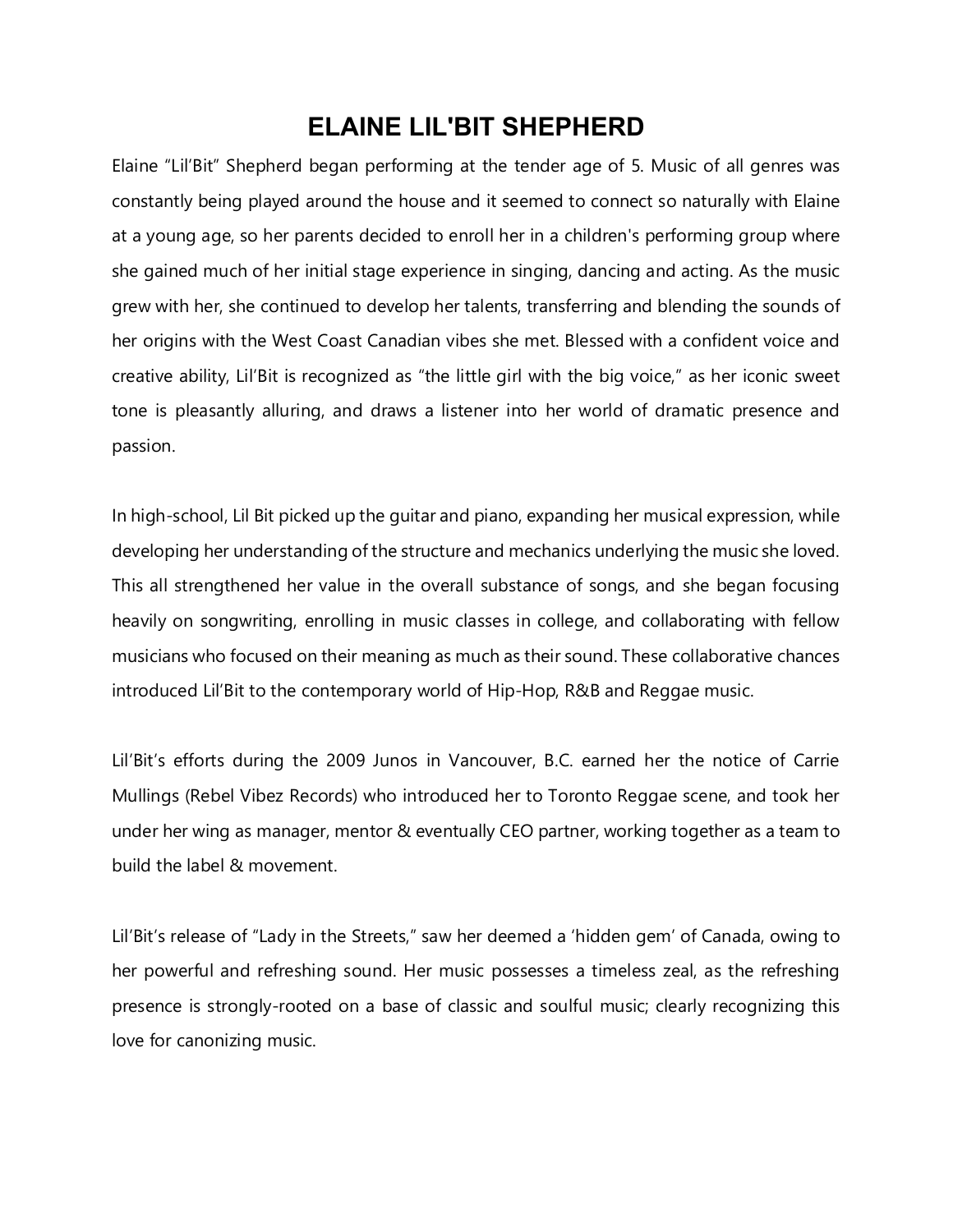A 20 year radio veteran of Jamaica had this to say: "There were times when I thought that sweet Lovers Rock like this was a thing of the past. After listening to this talented artist, I realized that there is still hope for music of such quality. Her Erykah Badu sound alike add flavor to some poignant lyrics telling the brothers, "don't rush it, just take time to get to know me" The lyrics were no doubt skillfully crafted to speak for today's women as she virtuously declares that the price of her worth is not under her skirt. The song has the kind of power to keep you listening for hours. Of course this artist will be around for a very long time." - Tony Gallimore; Newstalk 93FM Kingston, Jamaica.

These kind words mark a time of artistic progression for Lil'Bit, as her personal achievements began earning her public respect and nationally-renowned accolades. shepherd began seeing regular rotation on community airwaves across Canada, and in June of 2010, Lil'Bit received The Most Promising New Artist Award at the RMAA's. This award–a milestone in itself– ultimately foreshadowed her acceptance of the most prestigious award in the Canadian Music Industry. in 2011, she received a Juno award for Reggae Recording of the Year for her Single "Likkle But Mi Tallawah" produced by Donovan "Danny M'aestro" Lee on the "New Tek Riddm", an honor that she received graciously. That same year Shepherd also won the 2011 MMA Marijuana Music Award for Best Reggae/Dancehall Single "Sensimilla"

Lil'Bit also received two awards at the 2011 WCRMA's for Best Female Vocalist, and Single of The Year for "Lady in The Streets" and was nominated for Best Female Vocalist, Best Reggae Single, and Artist of the Year at the 2011 RMAA's. Shepherd was nominated once more for the 2013 Juno Awards; Best Reggae Recording category for her Album "Move Ya". Over the last few years Elaine has collaborated on numerous projects with artists worldwide of all styles and genres such as Moka Only, Kyprios, Choclair, Fatty Down, Ndidi Cascade, Kia Kadiri, Ras Indio, Dax Lion, Rushden & Diamonds, Devon "Mr Metro" Martin, ZNI, Tre Nyce, Jahranimo, Zukie Joseph, Lutah Fyah, Chezidek, Luciano & more...